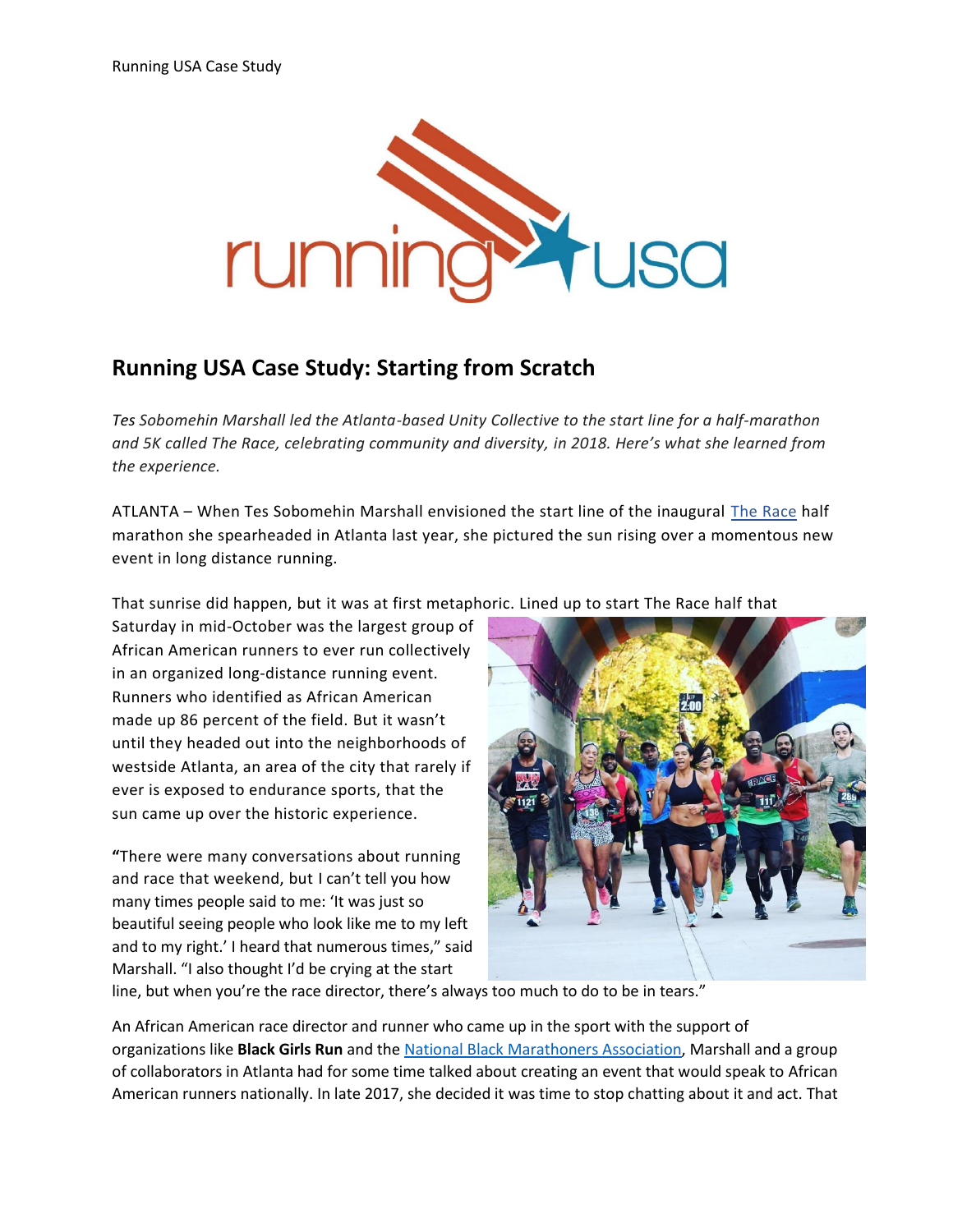founding group became the Unity Collective, which worked together under Marshall's direction to produce The Race.

"I'm the kind of person who doesn't want to talk about stuff too much  $-$  let's stop talking and do it," explained Marshall. "So we came up with the idea to put this event together as a Kickstarter campaign."

The establishment of the Unity Collective and its goal was formally described as: "A collaboration of running community leaders, vendors, and supporters united to host a road race that supports black owned businesses, runs through historically black neighborhoods, makes a positive impact with charity and service, and garners massive national support from the African-American running community."

Using Kickstarter to create a financial foundation and crowd-sourced buzz about a running event is not unheard of, but it's also not easy. As a result, Marshall doesn't recommend it to new events or event organizers. But The Race's Kickstarter campaign was successful: in less than two months, the Unity Collective raised more than \$70,000 for startup costs and registered more than 700 people to run in the half marathon. This was all with the traditional Kickstarter caveat that if the funding goal was not met, the event would not happen. Using the platform entailed a great deal of additional legwork and communications to ensure the backers registered, in addition to traditional registration management.

"The thing I always want to make clear is that money wasn't a fundraiser, but it was basically people saying, here's my financial commitment to a register. If this race happens, I am signed up," Marshall explained. The event still sought out and earned numerous corporate sponsorships as well.

One positive benefit to using Kickstarter was that early backers took a sense of ownership over The Race. Their names were on t-shirts and a banner at the event to honor their support, and throughout race weekend, there was a sense of pride in the air of being part of a successful new venture.

Steering clear of a Kickstarter startup was just one of the many lessons that Marshall learned during The Race's inaugural year. She shared many other smart suggestions for start up running events with us recently, and they are summarized here:

## **Lessons learned from starting a brand new event**

- 1. For smaller event production companies and race organizers, **gaining a base of support before you fully commit to a new event is a valuable tool**. While Marshall would not recommend that events use Kickstarter as a way to achieve that support, the campaign helped her know that The Race's inaugural year would be a success. Other potential ways to create a similar support base would include pre-registration and foundation level sponsorships from supporting partners.
- 2. If you're targeting a niche audience, **grassroots social media is a powerful tool to reach your prospective runners**. The Race exhausted outreach to every possible African American-focused running group, event, business or organization its planning committee could connect with online to spread the word about the inaugural event and the Kickstarter campaign. And the majority of those efforts were unpaid promotion, received simply by reaching out, finding a point of connection, and asking them to help spread the word.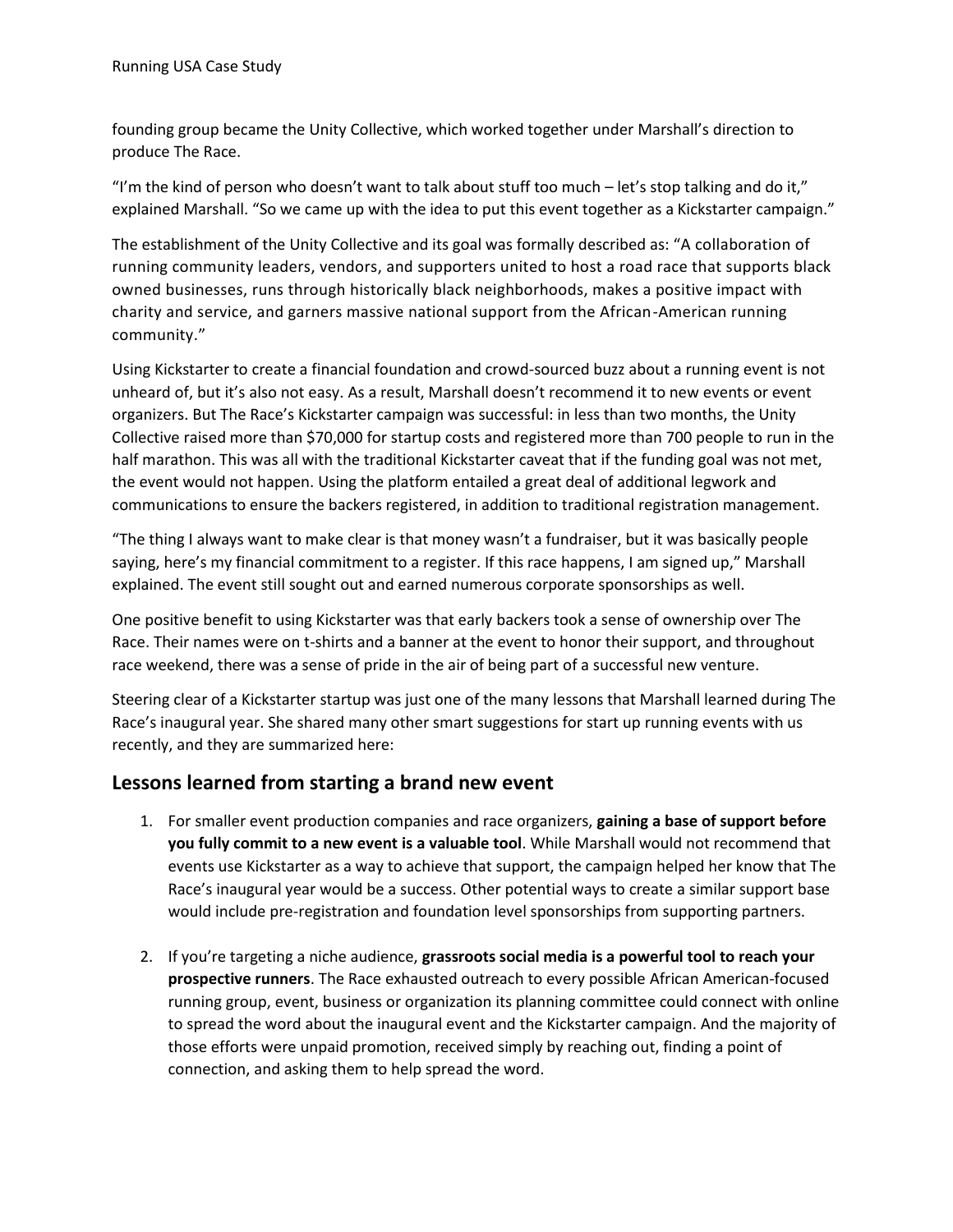- 3. There's no harm **in being transparent about what it actually costs to put on a first class event**. The Unity Collective provided its budget for event costs on its event website for participants to view. This is an uncommon practice, but a valuable way to help educate runners about what their entry fees are actually used for. One common misperception about running events, for example, is that police officers volunteer their time to monitor event courses. That is never the case – police officers are always compensated for their time. Runners will hopefully be less likely to gripe about the cost of events when they see what their money is paying for.
- 4. **If you build it, they will come.** Marshall is quick to point out that the intent of The Race wasn't fix a perceived wrong, but to engage a less visible part of the running community. "I know that for the folks who worked with me on this event, The Race was not about feeling like we weren't included in running events or weren't represented. It was more about celebrating the accomplishments and the strides that we have made in the running community," she explained.
- **5. Make use of your Running USA network to ensure your event is a success.** Marshall created the industry relationships she needed to make sure her event went seamlessly at the Running USA 2018 conference held in Austin, Texas. Partner providers included Leslie Jordan, Hasty Awards, the ACTIVE Network and Race Result. "The connections I made at that conference were really invaluable," she noted.
- 6. **Engaging your runners immediately AFTER the event is a valuable way to connect runners with the community**. One truly unique thing that The Race successfully tried was to ask its runners to stick around the Atlanta area the day after the half-marathon to volunteer in the community. Organizers identified 12 volunteer projects, most located in or near the west Atlanta neighborhoods that the runners had traversed on the course the day before. \$5 of every race entry fee was also put towards a charity donation program.

About 25 percent of the field showed up to work on neighborhood beautification, cleanup, and helping local non-profits like a historic Atlanta orphanage. While it was a chore to educate and inform the runners about the volunteer activity – and get them to show up – Marshall said it was absolutely worthwhile and plans to do it again this year. "I think that this being a new concept, made it more difficult. But now we have the concept proven and we hope to expand it with more volunteers and more projects this year."

Marshall is excited to apply the lessons she learned last year to **The Race 2019,** a half marathon and 5K presented by the Unity Collective, set for Saturday, October 5 in East Point, Georgia. Runners nationwide are encouraged to attend. [Learn more about the event](https://www.active.com/east-point-ga/running/distance-running-races/the-race-2019) and sign up here.

## **Thanks for reading**

Want more industry insight and resources on producing endurance events? Visit [RunningUSA.org](https://www.runningusa.org/) If you have race production tips you'd like to share, we'd love to hear them. Please [email us h](mailto:leah@runningusa.org)ere.